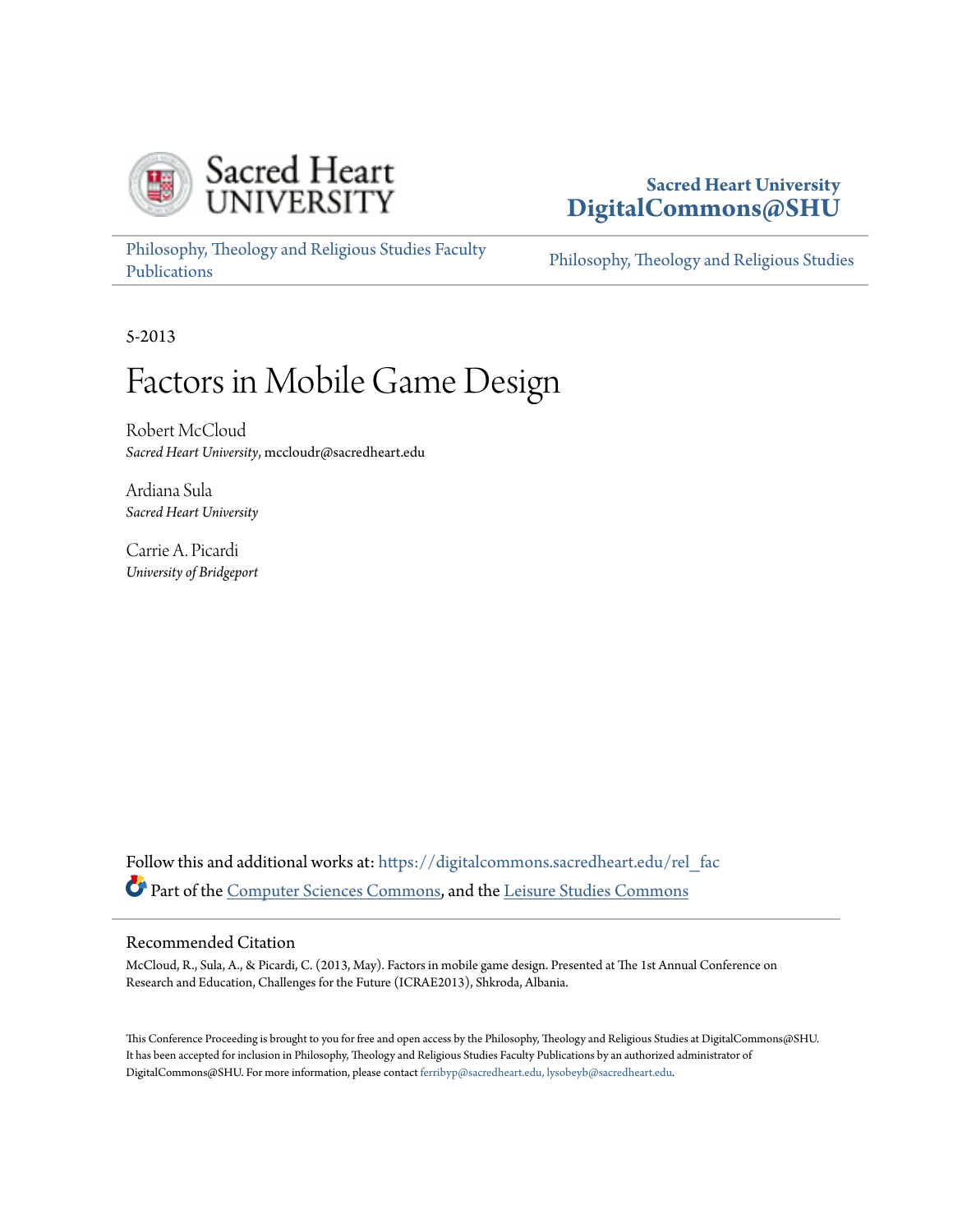## **FACTORS IN MOBILE GAME DESIGN**

Robert McCloud<sup>1</sup>, Ardiana Sula<sup>2</sup> and Carrie A. Picardi<sup>3</sup>

<sup>1</sup>Sacred Heart University Fairfield, Connecticut, USA mccloudr@sacredheart.edu Polytechnic University of Tirana Ph.D Student

ardianasula@gmail.com <sup>3</sup>University of Bridgeport Bridgeport, Connecticut, USA cpicardi@bridgeport.edu

#### **Abstract**

Mobile is the fastest growing area for computer gaming. Fueled by the every growing sales of handheld devices, the increasing comfort of gamers with their devices, larger screens and availability of casual games, mobile games offer the developer an area of rapid growth. In this paper we report on the commencement of research that attempts to identify the key development concepts for a mobile game. Gamers' locus of controlis examined to determine the extent to which this personality trait impacts both interest level and type of game. We consider two mobile games, Grand Theft Auto and Edge, in an attempt to isolate the important design characteristics for this medium.

**Keywords:** *mobile, locus of control, Grand Theft Auto, Edge, computer games*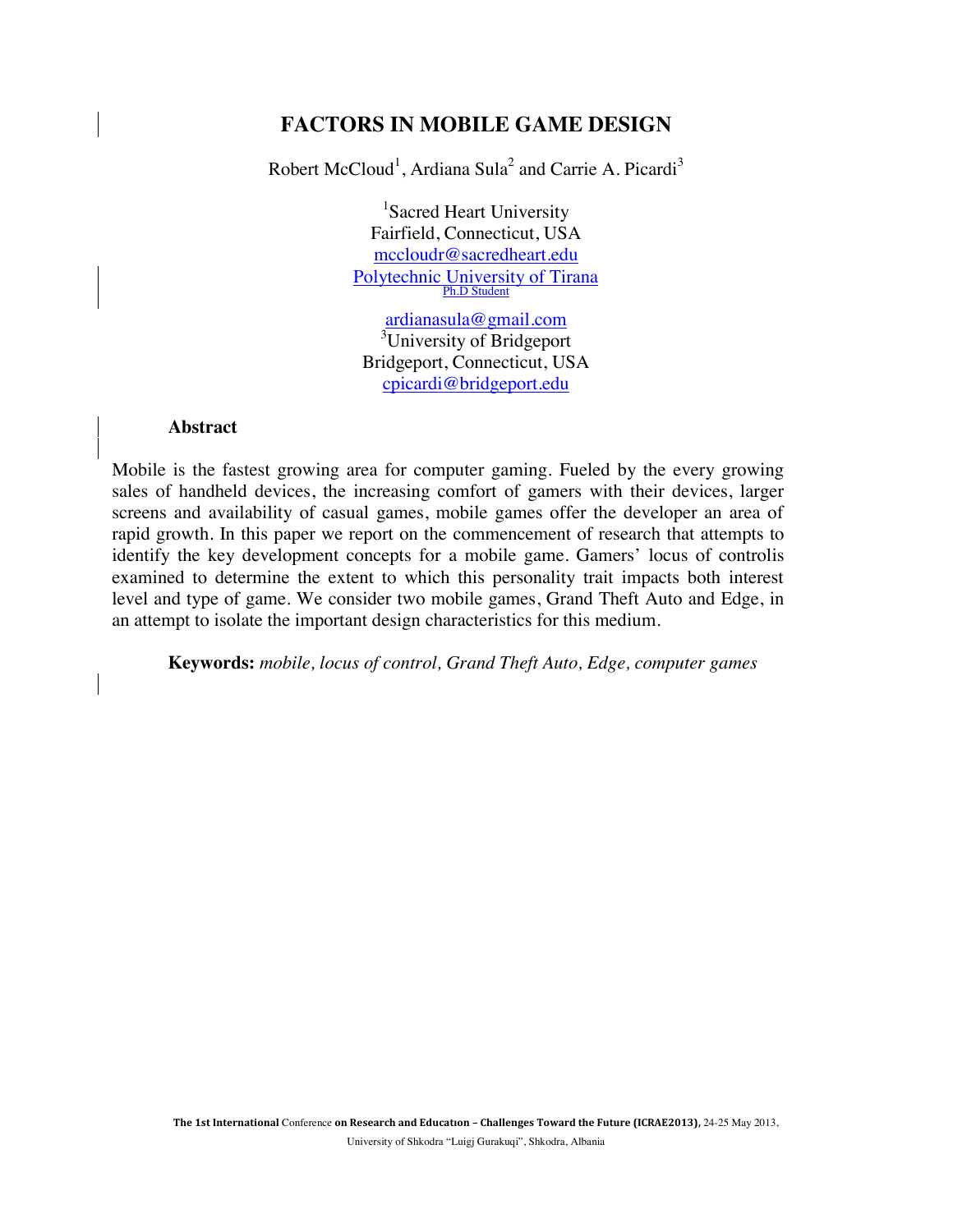#### **1.Introduction**

Mobile gaming crept up on us. Looking around, one may observe people were taking out their cell phones and opening up a game to pass the time while waiting for coffee at Starbucks, sitting in a restaurant before one's dining partner arrives, waiting for a train or any of the daily mundane tasks that require individuals to wait for various periods of time.

Observing this behavior, game developers and researchers concluded that mobile games should be designed to focus on short play bursts. Further, they should have simple graphics, intuitive controls, and input functions that accommodate the small screen size.

While the initial conclusions were being discussed and acted upon, something happened to the hardware: its screen size and power grew. It also became increasingly popular to set up gaming networks.

Handheld gaming took another direction. The very young (under 14) age group emerged as those who were the most comfortable with handheld devices. To the college student participating in a gaming study there was a startling new awareness: she was no longer the young generation. For mobile games there is a new set of players, younger and more facile than their older brothers and sisters. We mention this situation because it became increasing obvious during our initial research. It also offers a fruitful area for the future.

Recognizing that a computer game's appeal to a certain extent depends on the personality of the player we decided to first examine players' locus of control. The concept of locus of control was introduced by Julian Rotter (1966) and has been studied across myriad contexts in an effort to understand individual beliefs in the connection between personal effort and outcomes. Who controls your behavior? Are you the master of your own domain? Is your lifealready predetermined and everything that happens is fated?

A person with an external locus of control is more likely to believe that his or her fate is determined by chance or outside forces that are beyond their own personal control. This strategy can be healthy sometimes, for example, when coping with a natural disaster. However, it can also be harmful in that it can lead to feeling of helplessness and loss of personal control. Internal locus of control is quite different. Who controls your behavior? Are you the master of your own domain? Is your life already predetermined and everything that happens is fated? If you believe that you control your own destiny and that your behaviors are under your control, then you have an internal locus of control. This concept has quite a bit of importance when we try to make attributions for our behaviors. For example, if you did well on an exam, how would you explain it? If you said that your success was because you got lucky or that the teacher gave an easy exam, then you would be exhibiting an "external" locus of control. However, if you attribute your good performance to your hard work, good study habits, and interest in the topic, you would be exhibiting an internal locus of control.

We wanted to take a group of acknowledged gamers and determine whether they had internal or external locus of control. This question is an extremely interesting one. For example, gamers tend to have a high tolerance of failure. While learning a game, they are perfectly happy to be defeated, killed or otherwise eliminated. No problem, they simply restart the game. They seem to have no problem initially giving control to the game. However, as they continue to play, if they are to continue liking that particular game, a player will want to eventually assume control. What does this say about the gamer's personality?

The second part of our research aimed at determining those mobile game elements that are most important to an effective design. Since much mobile development today tends to be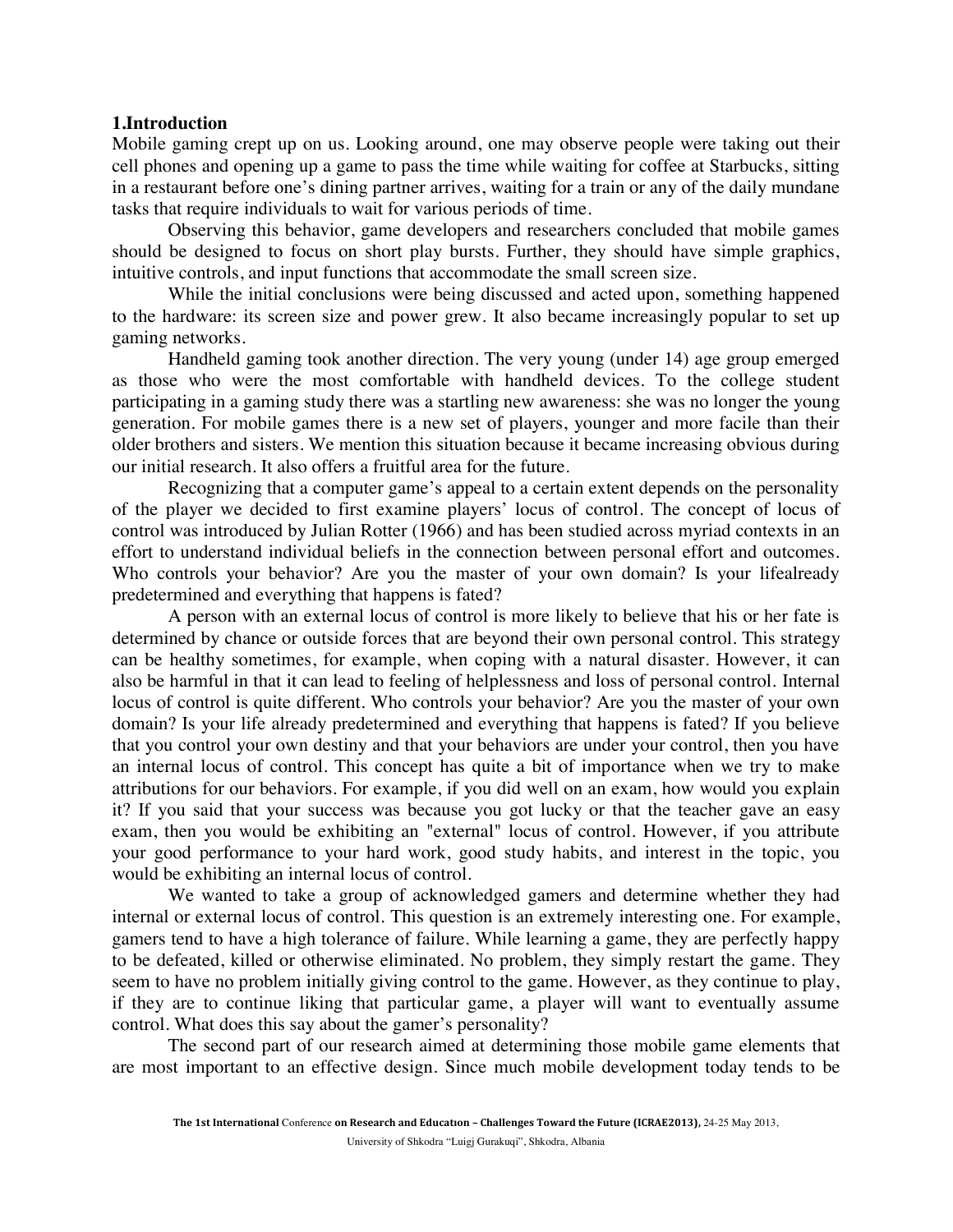adaptations of console or computer games, we chose two of the most successful: Edge and Grand Theft Auto: Vice City.



Edge requires digital dexterity.

Edge is a brightly colored puzzle game that depends on finger dexterity and ability to figure out puzzle paths. The player moves a soft-edged cube through geometric puzzle lanes. Successful completion of one puzzle brings you to the next of 48 total levels. It is forgiving, providing second chances and often giving subtle hints. Touch-screen sensitivity allows the player to press harder to move a cube up and over obstacles. It is highly intuitive, and works well in the puzzle-game mode of frequently starting over.



Grand Theft Auto: Vice City contains significant graphic detail.

Grand Theft Auto: Vice City is a relatively mature (first released in 2002) title that has high familiarity among experienced gamers. Its popularity could account for the fact that subjects tended to be comfortable with the mobile adaptation. It is part of an extended series of Grand Theft Auto games. They depend on detailed backstory, character empathy, and quick strategic decision-making.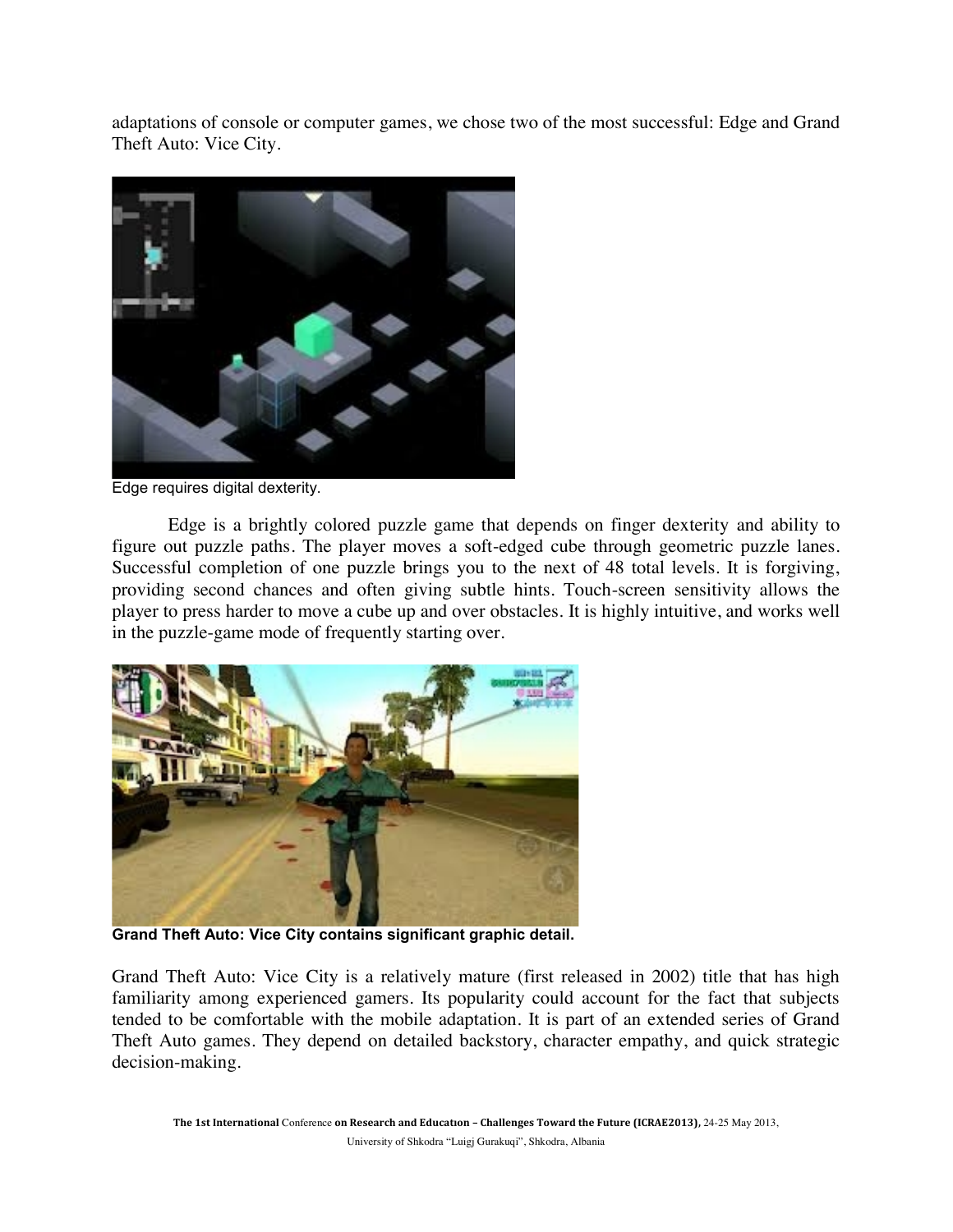The authors chose two games that both have high quality ratings. However, they are very different types of game play. Also, we theorized that a graphically simpler game (Edge) would be more appealing than a complex adventure (Grand Theft Auto: Vice City) on a mobile device.

Overall the research involved two distinct parts. The first was to see if experienced gamers tended to have an internal or external locus of control. In the second stage we identified, based on previous studies, what we thought were the key elements of a successful mobile game. We tested these elements on players who first played the game on a mobile device, than rated a series of factors on a five point Likert scale.

This paper constitutes preliminary report on the research. It is intended not as conclusive findings, but as a direction to further study.

## **2. Locus of Control**

Because of their eventual need to control the outcome, we hypothesized that gamers with an internal locus of control would have significantly different responses than those with an external locus. That is not the case. In the table below we list the questions a player was asked to rate. None the eight factors came close to significance ( $p = .05$ ). By a stretch, we might say there is a slight tendency in question 3, where the user is asked to rate the satisfaction of a short play session. As noted below, short play sessions are one of the eight factors researchers feel are important for a successful mobile game. Grand Theft Auto is heavily influenced by movies. Thus it has a story line that is less prone to frequent interruptions than is a puzzle game like Edge. However, even that was not enough to provide a significant result.

|                | Edge v. Grand Theft Auto: Vice City               | Sig  |
|----------------|---------------------------------------------------|------|
|                | This game's controls are intuitive.               | .398 |
| 2              | I am able to clearly read the screen.             | .952 |
| 3              | A short play session of this game is satisfying.  | .174 |
| $\overline{4}$ | I can easily resume this game after interruption. | .546 |
| 5              | I am comfortable with this game's interface.      | .320 |
| 6              | Effective help is readily available.              | .510 |
| 7              | I can easily track my game status.                | .721 |
| 8              | The game's goal is clearly stated.                | .829 |

#### **Table 1: Locus of control analysis results.**

Most likely we would look to the sample characteristics as a reason for the lack of significance. The experience, young male gamer simply more interested in game action than story line. Our sample size  $(n = 25)$  is skewed toward males between 21 and 30. In addition, our young males tended to be internal locus of control. Thus, when we examine how locus of control differentiates opinions of experience, we were looking at subjects who perhaps were predisposed to hold the same opinions. One problem we did not anticipate was that females actually would refuse to participate in our research. Our own personal non-systemic observation says that very young females (> 14 years) are more prone to be gamers than are their older counterparts. In future research we will look at the younger population to see if some of the differences in older subjects have faded.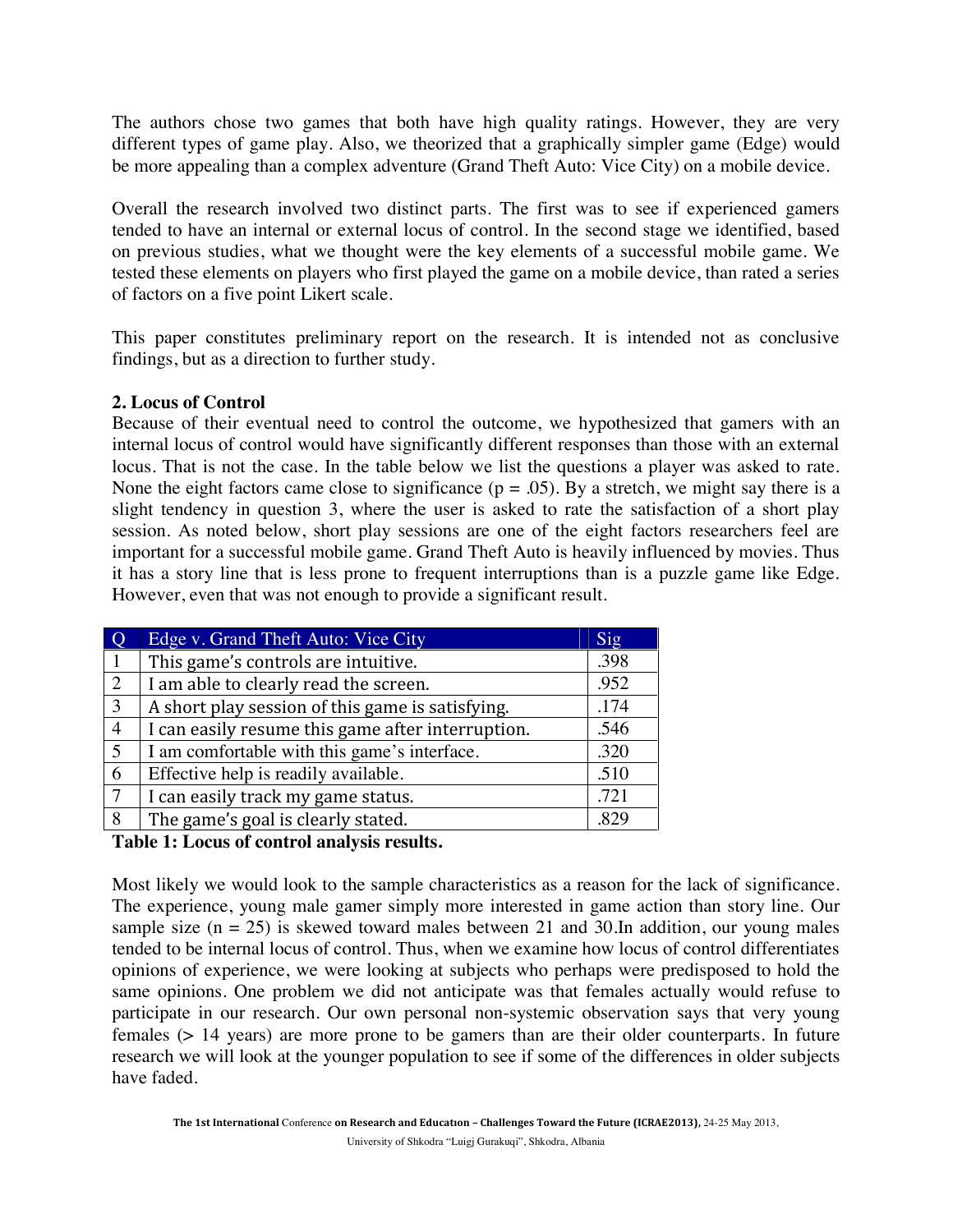#### **3. Mobile Game Elements**

Since we are ultimately trying to determine what design factors affect successful mobile games, we wanted to see what was the universe of possible factors.Our starting point was provided by Frank Bentley and Edward Bennett in their excellent book *Building Mobile Experiences*. With the help of Bentley and Bennett, we identified eight separate elements as keys to a successful mobile game. These correspond to the questions listed in Table 1 above. Listed below, in italics, are the statements that each person was asked to evaluate after playing either Grand Theft Auto: Vice City or Edge:

- *The games controls are intuitive*. Mobile game players do not want to figure out how to manipulate controls or to guess at what they do. Further, because of limited screen real estate, these controls have to be smaller than those of a console game.
- *I am able to clearly read screen*.This is not just a question of screen size. Mobile games are played under many different ambient lighting conditions. Screen readership poses a particularly difficult problem for mobile game designers.
- *A short play session of this game is satisfying*.Mobile game theory dictates that players tend to use their devices for short bursts of play. Typically they have a few minutes to kill. While this particular part of the theory might change as the young mobile gamers mature (and also as device screens continue to grow) current theory states that a short play session should provide a satisfying experience.
- *I can easily resume this game after interruption*. The interruption characteristic is connected to the short play session. Since the game is continuously interrupted, allowing the player to easily pick up where she left off makes for a smoother gaming experience.
- *I am comfortable with this game's interface*. Mobile game designers simply do not have as much real estate as computer or console designers. Their particular challenge is to make the interface immediately comfortable.
- *Effective help is readily available*.Although they might not want to admit it, even experienced gamers will need help. This is particularly true with the mobile game. Perhaps it has been purchased before a trip, or on a whim. The easily available, inexpensive nature of mobile gaming will probably lead players to continuously try new experiences. Even quick learners want access to help and play tips.
- *I can easily track my game status*. If you are going to have an interrupted gaming experience, you might not remember where you were at the last interruption. Thus it is particularly important to know where you stand in that particular game.
- *The game's goal is clearly stated*. Because of the mobile gamer's tendency to try new experiences, he is going to want to know each game's goal before beginning play. A well-designed game makes that goal clear at the beginning.

Because of download and installation difficulties there were different numbers of subjects for each game: Grand Theft Auto: Vice City  $n = 34$ ; Edge  $n = 39$ . We felt, however, that each number was sufficient to produce credible results.

Reviewing each game, we theorized that there would be significant player reactions to at least some of our questions. Because of its simple, geometric, bright-color design we felt Edge's screen would be judged as more readable. Also, short play sessions would almost certainly be favorable to Edge, where a "session" could conceivably be viewed as moving a block from one spot to another. Comfort with the game's interface was another area where we theorized that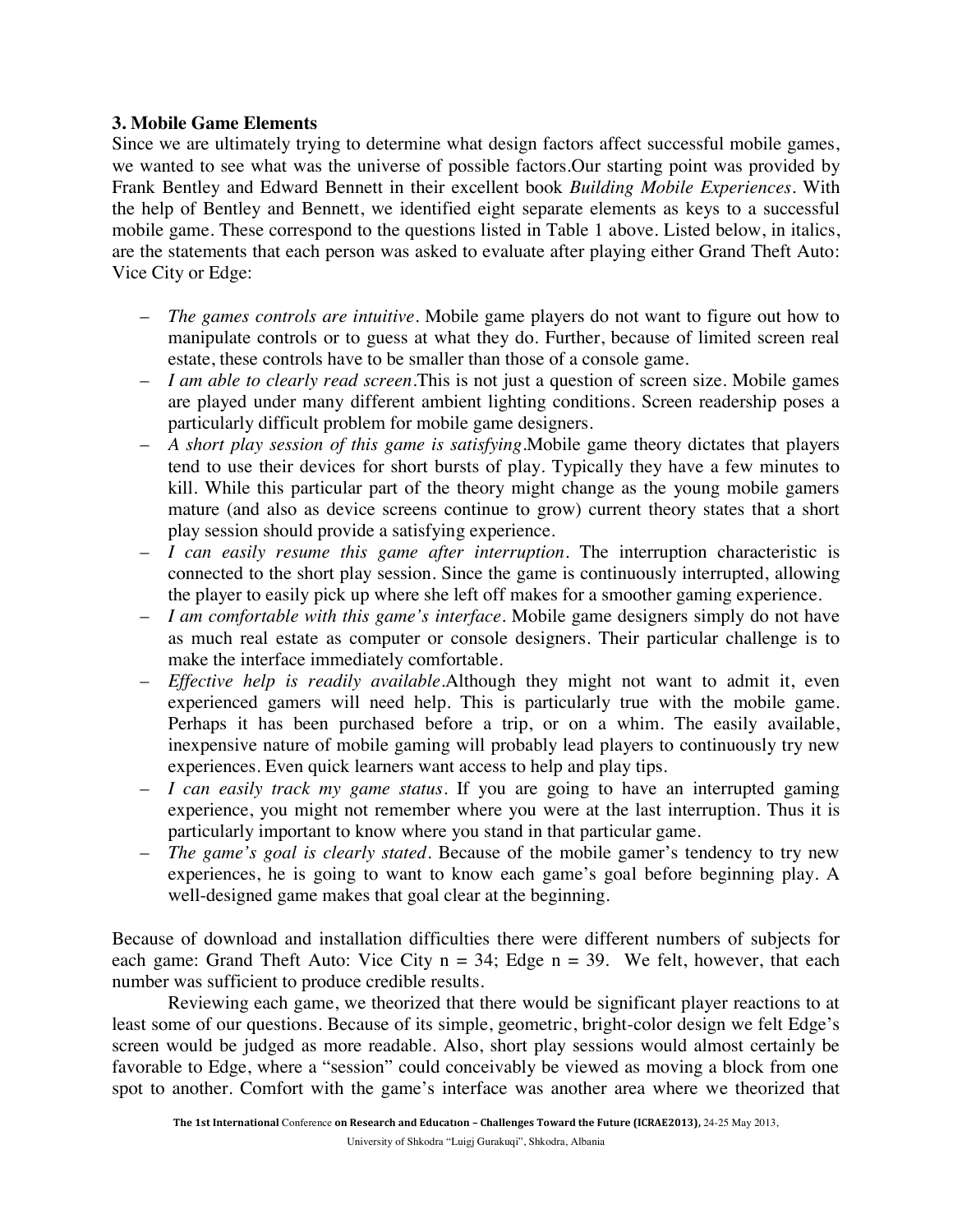Edge might have an edge. We worried about how players would view the Grand Theft Auto screen size compression. Showing a digital city on a full-size screen is one thing. Redesigning the same detail to fit on a cell phone was something quite different.

This time we also simplified the experimental design by temporarily eliminating locus of control as a factor. All we looked for was to see if the players had *any* significant differences in the eight areas described above. There was not one game design factor that yielded a significant difference.This was true, even though the sample group was larger and more heterogeneous than the original group.

|                | Edge v. Grand Theft Auto: Vice City               | Sig  |
|----------------|---------------------------------------------------|------|
|                | This game's controls are intuitive.               | .307 |
| 2              | I am able to clearly read the screen.             | .212 |
| 3              | A short play session of this game is satisfying.  | .339 |
| $\overline{4}$ | I can easily resume this game after interruption. | .337 |
| 5              | I am comfortable with this game's interface.      | .195 |
| 6              | Effective help is readily available.              | .179 |
| $\overline{7}$ | I can easily track my game status.                | .138 |
| 8              | The game's goal is clearly stated.                | .228 |

**Table 2: Test for significance with locus of control eliminated.**

There was no significant difference. For this second test the sample group was larger in number and was also wider in age and gender. In addition we had participants from two cultures: the United States and India.

## **4. Future Research**

When we enlarged the sample size, eliminated one variable and had a demographically more diverse population, seven of the eight factors moved toward significance. The only one that did not was the short play session.

With that in mind we view this paper as exploratory. We will continue the experiment with modifications. One way to go is to simplify and look at locus of control differences for one game at a time. Another is to see if there are cultural differences in responses. Still another is to expand the research to very young gamers to see if gender differences are so pronounced. Because mobile gaming continues to grow rapidly. This research area is worth exploring.

## **5. References**

Bentley, Frank and Barrett, Edward. 2012. *Building Mobile Experiences*. Cambridge, MA. The MIT Press.

Bulkeley, William M. 2011. How Games Are Driving a Mobile Graphics Revolution. Cambridge, MA. MIT Technology Review.

Elias, George Skaff, Garfield, Richard, and Gutschera, Robert K. 2012. *Characteristics of Games*. Cambridge, MA. The MIT Press.

Korhonen, Hannu and Koivisto, Elina M. I. 2006.Playability Heuristics for Mobile Games. Tampere, Finland. Nokia Research Center.